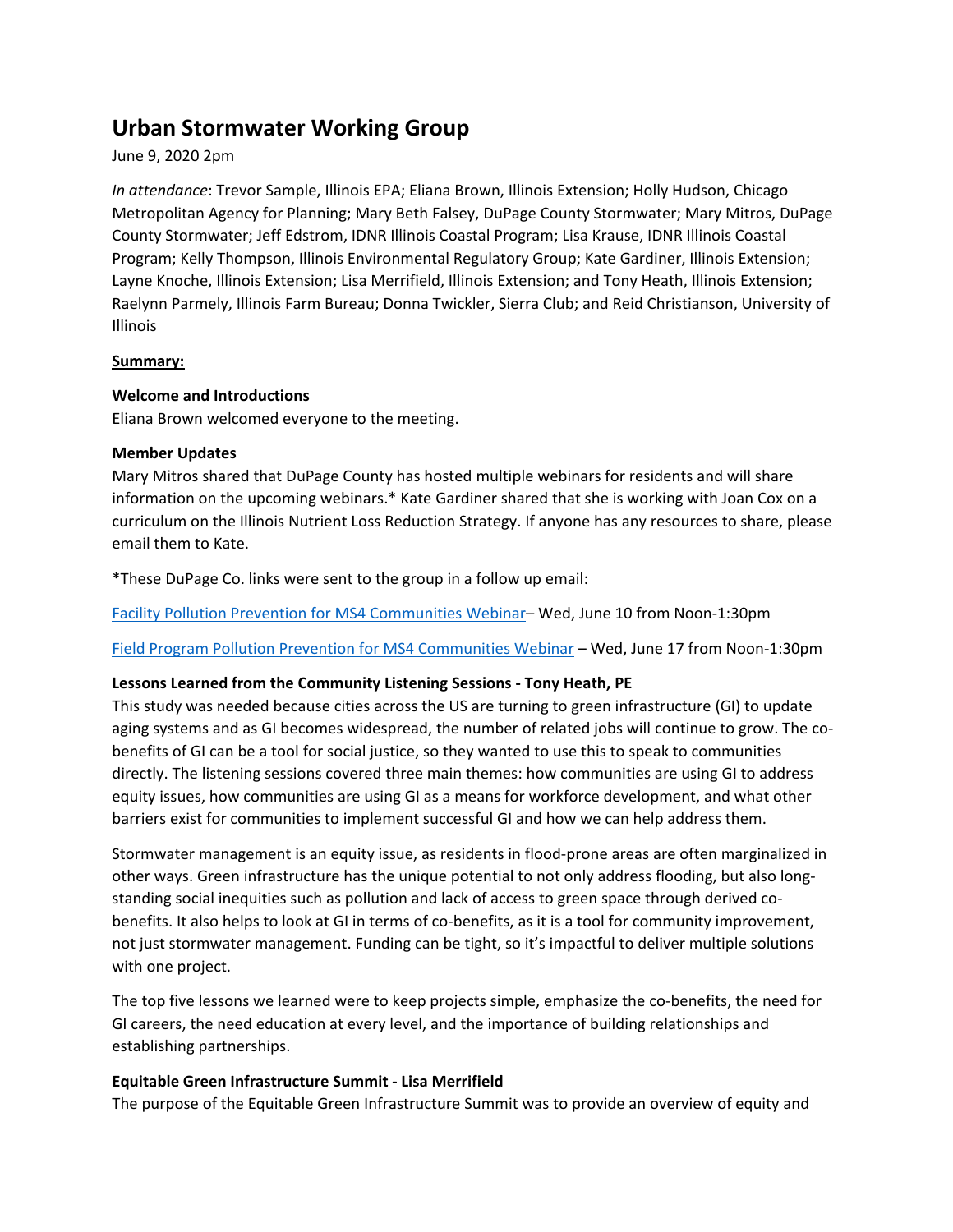workforce issues related to green infrastructure (GI), and to identify and prioritize common needs and themes that can be addressed through Extension and Sea Grant programming. There were over 100 attendees.

The attendees were broken up into discussion groups on workforce; diversity, equity, and inclusion; community planning; and network development and tools. Within the groups, facilitators posed some questions, which resulted in recommendations for Extension and Sea Grant programming. These recommendations include to formalize and fund an Extension Sea Grant Network, to develop "Green Infrastructure 201" programs for local government officials, further workforce development research and education focusing on GI careers, not jobs, and to develop decision support tools for communities on cost-benefits, lifecycle cost analysis, and planning tools that help decision-makers pick locations and practices.

## **Next Steps**

The next USWG meeting is scheduled for July 14, 2020. Information will be on the Illinois EPA webpage at go.illinois.edu/nlrs.

#### **Meeting Minutes:**

#### **Welcome and Introductions**

Eliana Brown welcomed everyone to the meeting.

#### **Member Updates**

Mary Mitros shared that DuPage County has hosted several webinars geared towards residents. She will share the information for upcoming webinars. Kate Gardiner shared that she is working with Joan Cox at Illinois-Indiana Sea Grant on a curriculum about the Illinois Nutrient Loss Reduction Strategy. They are still in the early stages, so if anyone has information or resources they would like to share, please send them to Kate at [kgardin2@Illinois.edu.](mailto:kgardin2@Illinois.edu)

# **Key Lessons from Studying Communities and Organizations that Incorporate Equity into Green Infrastructure – Lisa Merrifield and Tony Heath**

## *Lessons Learned from the Community Listening Sessions - Tony Heath, PE*

Tony earned a Bachelor of Engineering from Vanderbilt in 2013 and a Master of Urban Planning from the University of Illinois in 2019. He has seven years of experience with green infrastructure and LID site design and joined Illinois Extension in 2019 as part of the Red Oak Rain Garden project.

This study was needed because cities across the US are turning to green infrastructure (GI) to update aging systems and as GI becomes widespread, the number of related jobs will continue to grow. The cobenefits of GI can be a tool for social justice, so they wanted to use this to speak to communities directly. However, lack of institutional knowledge and formal guidance have led to a highly localized approach. The listening sessions covered three main themes: how communities are using GI to address equity issues, how communities are using GI as a means for workforce development, and what other barriers exist for communities to implement successful GI and how we can help address them.

We hosted 18 listening sessions across 9 states, representing more than 30 communities. They covered three main themes: how communities are using GI to address equity issues, how communities are using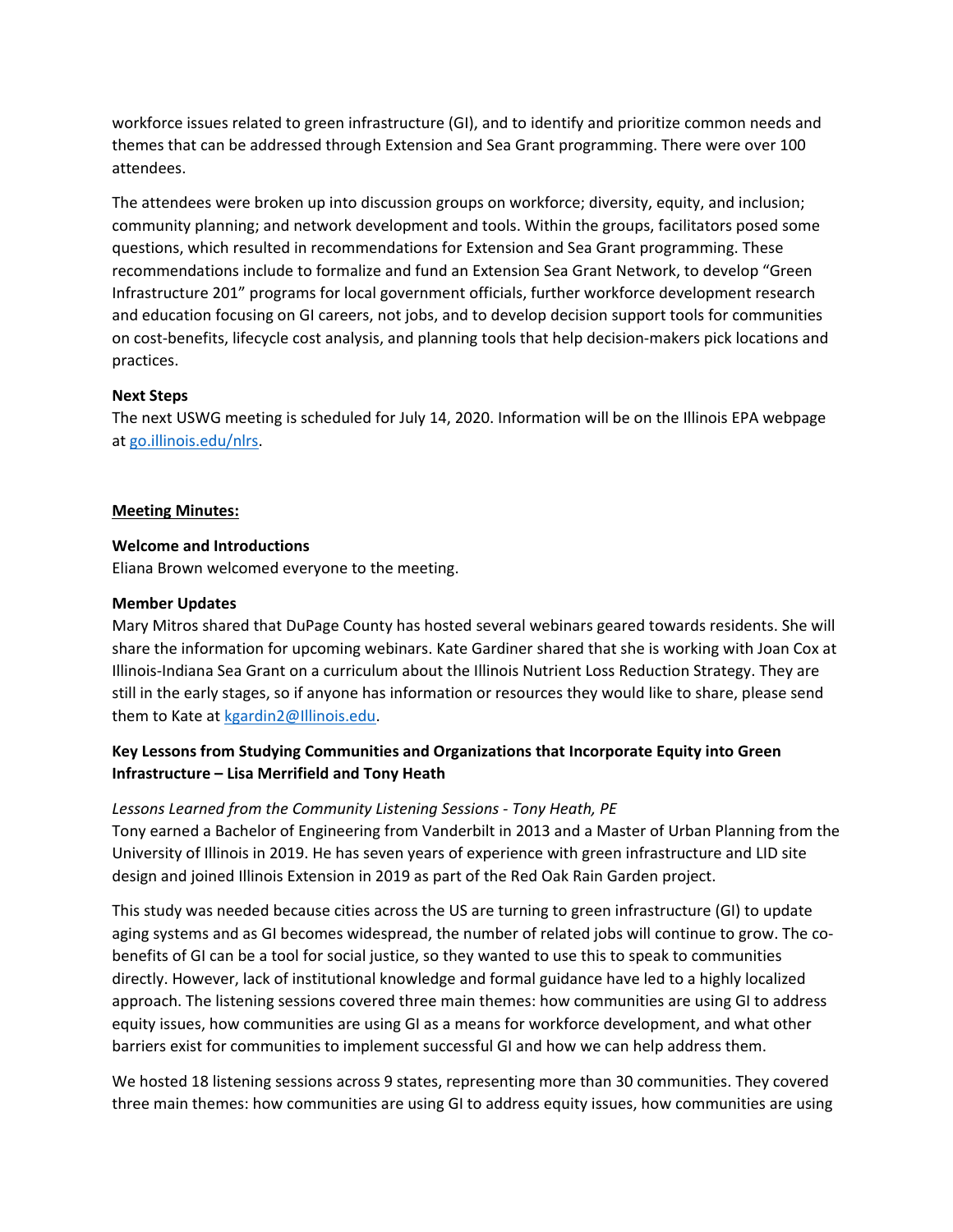GI as a means for workforce development, and what other barriers exist for communities to implement successful GI and how we can help address them. Discussion questions included telling us about GI in their community, other goals or benefits they hope to come from their GI projects beyond stormwater management, factors that determine where GI is installed in their community, considerations for design and maintenance when incorporating GI and potential for workforce development, and whether there been any other equity programs that they have implemented or other major challenges that they've faced when incorporating GI in their community.

Stormwater management is an equity issue. When we think about it as an equity issue, we were able to have more success. Residents in flood-prone areas are often marginalized in other ways. GI has the unique potential to not only address flooding, but also long-standing social inequities such as pollution and lack of access to green space through derived co-benefits.

There is a co-benefit mindset. Lisa Sasso at Milwaukee MSD said, "we never want to do anything for just one reason, we always look at the triple or quadruple bottom line." GI is a tool for community improvement, not just stormwater management. Funding can be tight, do asking what else this project can do helps get more for your money. Despite this potential, communities preferred technical approaches to avoid the appearance of bias, but technical approaches are not neutral. Institutional biases mean that if equity is not an explicit part of the decision-making process, projects will continue to deepen existing inequities. We need to ask what we are hoping to achieve with this project and who is going to benefit.

We looked at several case studies, one of which involved the City of Minneapolis and Metro Blooms. The City of Minneapolis partnered with Metro Blooms to engage residents and administer boulevard retrofits as part of an ash tree replacement program in North Minneapolis. Metro Blooms partnered with local organizations to establish relationships with community leaders and give residents power in the decision-making process. However, city values and community values don't always align, so to ask people to care for these improvements, we need to ensure that they are tangibly benefitting them. This ensures a sense of ownership and care down the line. Building the necessary trust took "lots of time and lots of talking." Multi-level relationships helped shape the project from the beginning.

Communities employ both incidental and deliberate approaches to workforce development (WD). Incidental WD is the natural diffusion of skills as practices become more widespread. Deliberate WD is when communities take a programmatic approach to growing the industry. There are three main approaches: training and cert programs (e.g. NGICP), pathway to employment programs (e.g. PeoriaCorps in Peoria, IL), and GI incubators (e.g. Green Stewards Program, Kansas City, MO). Challenges include that existing programs have had mixed results, programs successfully disseminate skills, but fail to provide pathways to long-term GI careers, lack of demand, seasonality, and low wages make GI installation an unattractive career path, and WD programs need to move away from GI jobs and focus on GI careers. Water Resources sector is not very representative of community diversity.

Another case study was Rainwise in Seattle, WA. Seattle Public Utilities (SPU) and King County partnered to produce more than 1,700 installations since 2010. Small, private contractors provide the installations, the owner maintains it, and SPU acts as a facilitator. SPU holds two 8-hour trainings each year, which focus on technical skills and are required for partners, but no certification is offered. Arguments for certifications standardizing skills, but Rainwise thought a certification could make their program be seen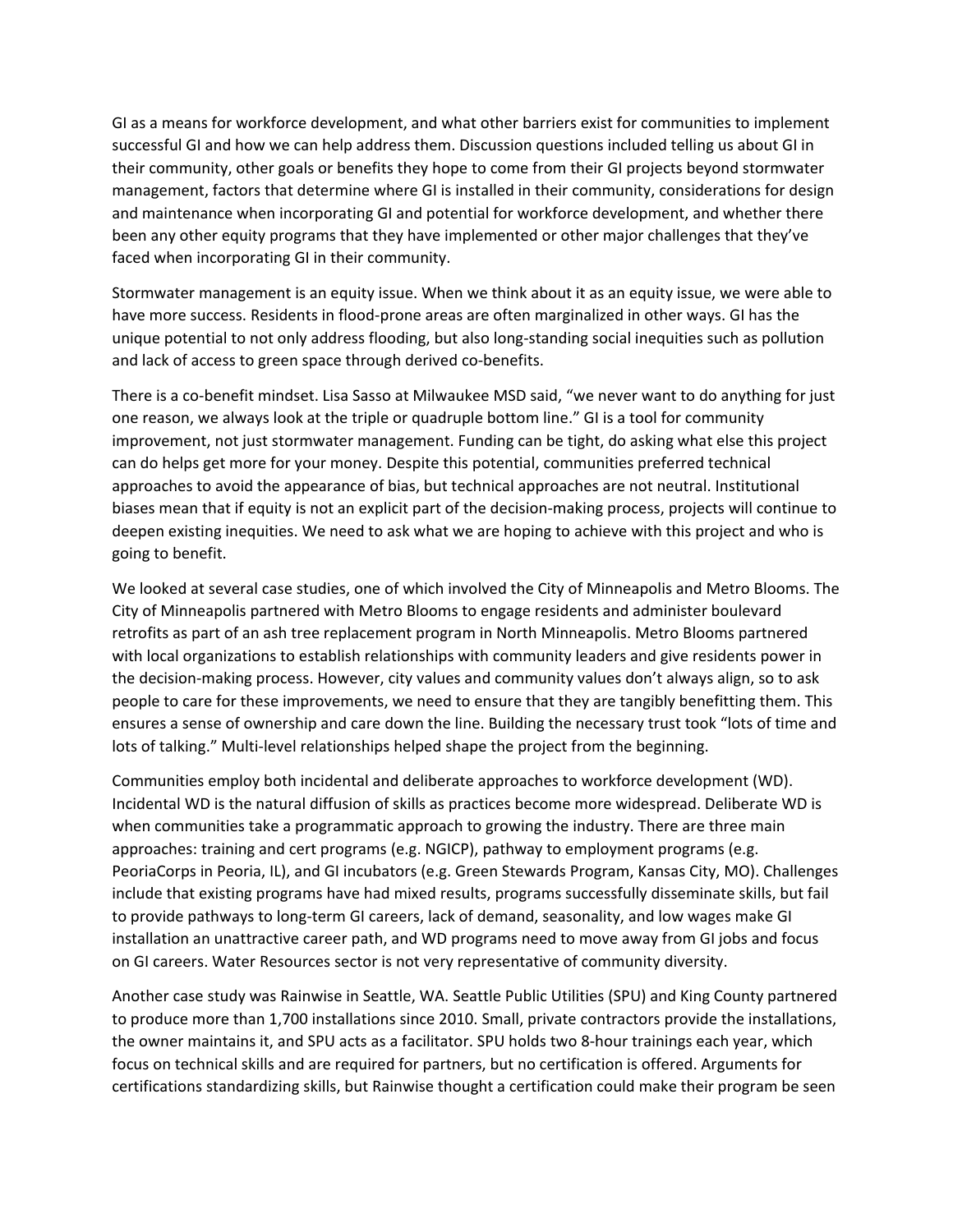as a barrier to overcome. Rainwise is also launching a GI incubator program in 2021, which is aimed at under-represented communities. It will offer 0-100 training with attention to both hard and soft skills.

The next steps for WD include how to create GI careers rather than just "jobs" and how to reach underserved communities and grow the pool of GI contractors.

The top five lessons we learned were to keep projects simple, emphasize the co-benefits, the need for GI careers, the need education at every level, and the importance of building relationships and establishing partnerships. "KISS" or "Keep it Simple, Stupid" is a good way to remember to keep projects simple. We found that communities often made their first project too complicated and didn't have resources or skills to take care of it, resulting in a failure. Successful communities took that as a lesson, then scaled back the number and diversity of plants to be more easily managed and maintained. As the community develops skills, then increase diversity of the project. Emphasizing the other benefits opens projects to other grant opportunities and the ability to find new partnerships that may have other goals, so you can connect the GI to another project and can connect with residents more. We need to create opportunities that create a family-sustaining living wage with opportunities for advancement, not just seasonal labor jobs. There are programs targeted towards residents, which is important, but there is a need for education at the decision-maker and practitioner levels. Community members need materials for a village trustee or a mayor who understand the basics of GI but need more information, specifically for support in decision-making. GI has many aspects, so it is inherently trans-disciplinary and needs partnerships in various departments. We need to build relationships with members of the community. As you establish a relationship in the community, it builds upon itself.

Tony provided special thanks to Lisa Merrifield, the listening session facilitators (Kathie Brown, Kara Salazar, Karina Heim, Lissa Radke, Martha Gerig, Meaghan Gass, and Shahram Missaghi), and everyone who participated. If you would like to contact Tony, you can reach him at [acheath3@illinois.edu](mailto:acheath3@illinois.edu) or (815) 954-9480.

#### *Discussion*

Leslie Heath: Can you explain what a GI job is?

Tony Heath: Groups we spoke with were looking at the installation and maintenance of practices as the focus. These are entry-level labor jobs.

Leslie Heath: When do you need a loan for the equipment or these projects smaller scale?

Tony Heath: It varies. The cities work with contractors who may apply for bridge loans. Other existing programs are for people to be employed by larger, existing construction firms or within public works departments. Focus has generally been on the physical labor aspect of GI. Need jobs in planning and design of GI as well.

Eliana Brown: Regarding the "GI 201," what would that look like?

Lisa Merrifield: That's one of the questions going forward. I don't know if we have identified what that would look like, but know we need it.

Eliana Brown: John Bilotta in MN would give training to state legislators about stormwater and GI.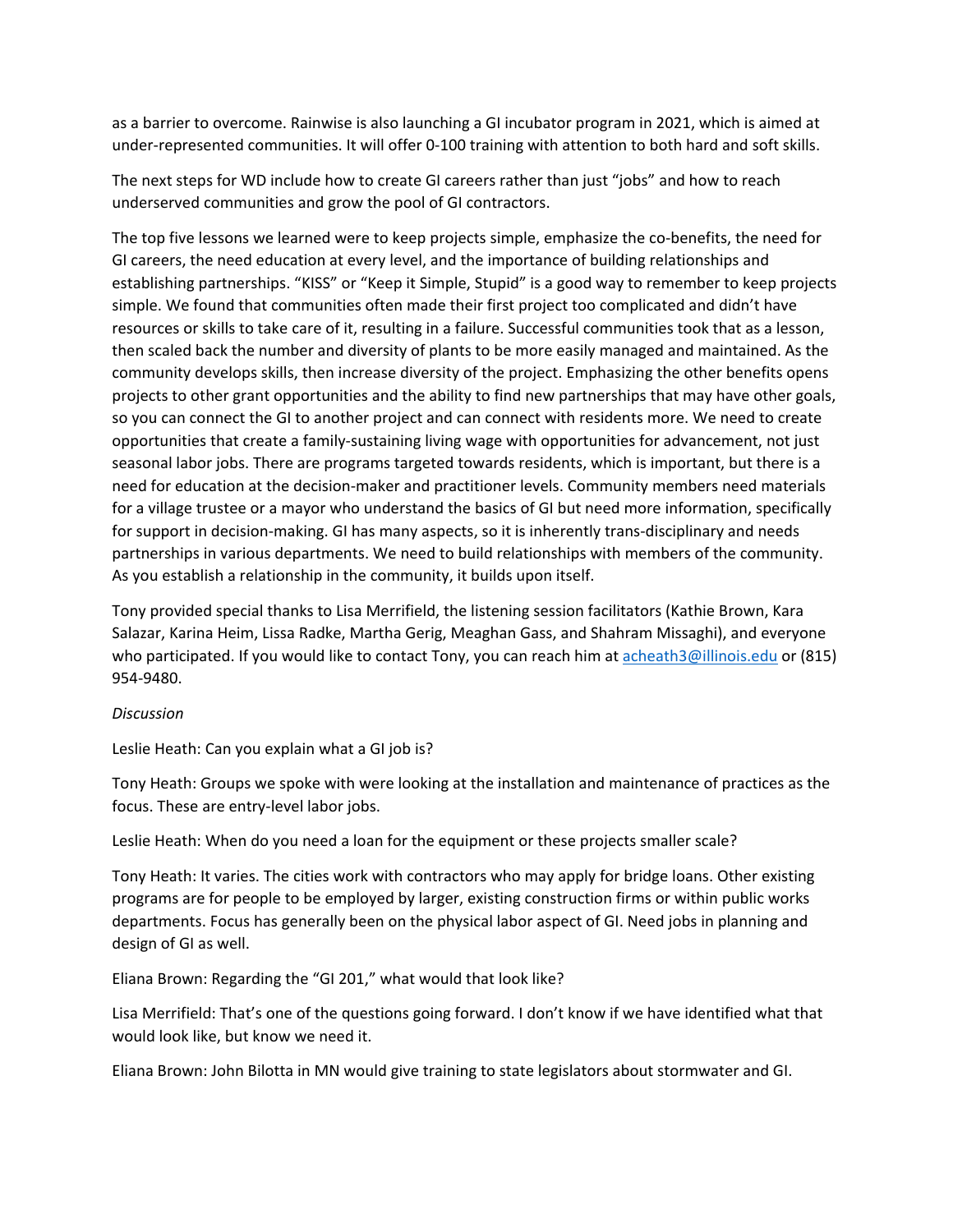Lisa M: Takeaway is that we're talking about how to do an economic analysis and what co-benefits are and how they contribute to the project, as opposed to where and how to build it.

Tony Heath: It was the difference between engineering and planning. Another level up in the design and planning process.

Lisa Merrifield: Another slice of it for City Council members and those who contribute to local government but who may not have technical expertise in this area.

#### *Equitable Green Infrastructure Summit - Lisa Merrifield*

The purpose of the Equitable Green Infrastructure Summit was to provide an overview of equity and workforce issues related to green infrastructure (GI), and to identify and prioritize common needs and themes that can be addressed through Extension and Sea Grant programming. 110 people joined, mostly from the Midwest, and about 60 remained for the breakout and discussion. Hosting it virtually made it more accessible, as 40 people originally registered to attend in person.

The attendees were broken up into discussion groups on workforce; diversity, equity, and inclusion; community planning; and network development and tools. Within the groups, facilitators posed some questions. The Equitable GI Network Development group was asked about tools and trainings needed to do our jobs better and ideally, how the network should be structured. The other groups were asked about the most critical workforce challenges, potential tools or resources that would help solve these challenges, the players that need to be involved to make this happen, and funding sources that we should consider.

The recommendations for Extension and Sea Grant programming include to formalize and fund an Extension Sea Grant Network, to develop "Green Infrastructure 201" programs for local government officials, further workforce development research and education focusing on GI careers, not jobs, and to develop decision support tools for communities on cost-benefits, lifecycle cost analysis, and planning tools that help decision-makers pick locations and practices.

#### *Discussion*:

Leslie Heath: What is the ultimate goal?

Lisa Merrifield: This was an Extension project, so our goal was to come away with guidance for Extension professionals on how to help communities do GI in more comprehensive and successful ways. This was a needs assessment of sorts to determine what Extension can provide to communities.

Holly Hudson: When we are looking at diversity and equity in GI, so many of these suburban Chicago communities would fit into that. While there are certainly lots of players in Chicagoland, I think that shouldn't mean Extension shouldn't consider some of those communities.

Tony Heath: That's consistent with my experience. Bigger communities usually had more resources, but the need was still there. There is a large diversity of experiences across the state.

Lisa Merrifield: We partnered with Calumet Stormwater Collaborative. We would certainly partner with more people upstate and offer programs once we get them developed.

Holly Hudson: Did you talk to DC Water? They're hosting a webinar on Thursday.